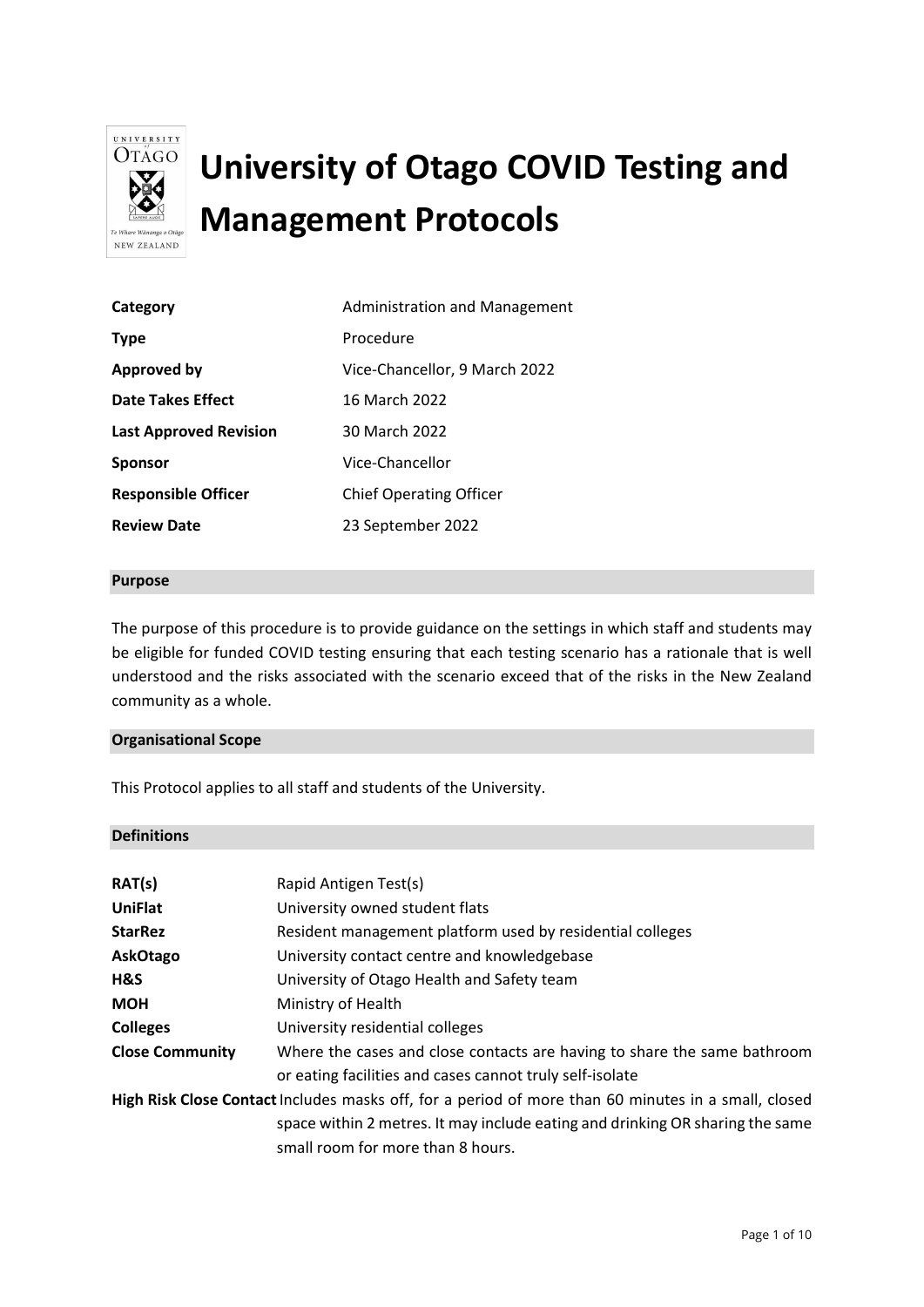#### **Content**

The following document provides guidance on the settings in which staff and students may be eligible for funded COVID testing. In almost all instances this will likely be for Rapid Antigen Testing (RAT) and for the purposes of the document, RATs are the test referred to by default. RATs provided by the University of Otago may have an associated cost and there is a collective responsibility for good stewardship of RATs in New Zealand. Therefore, it is important that each testing scenario has a rationale that is well understood, and the risks associated with the scenario exceed that of the risks in the New Zealand community at a whole.

Each testing scenario comes with a set of measures including isolation requirements or testing frequency. Testing protocols should include plans on what actions need to be taken if tests are positive or negative. Testing does not stop transmission but identifies that transmission has occurred. Therefore, it should be seen as a secondary tool to preventative measures such as masks, distancing, and good self-care.

There are five main reasons to test which will be outlined. There are other scenarios where testing is appropriate however, they fall outside of the scope of this document. These include predeparture testing for travel or testing for workers affected by legislation such as Border Orders. The five following scenarios considered relevant for the University of Otago domestic setting are:

- 1. Symptomatic and household contacts of cases
- 2. Testing of critical workers who are household contacts of cases in order to return to work
- 3. Testing of students and staff in accordance with lead agency testing requirements during placements off campus
- 4. Testing during an outbreak in a closed community setting where standard measures have failed to control transmission
- 5. Surveillance/assurance of workers eligible based on the risk they pose to others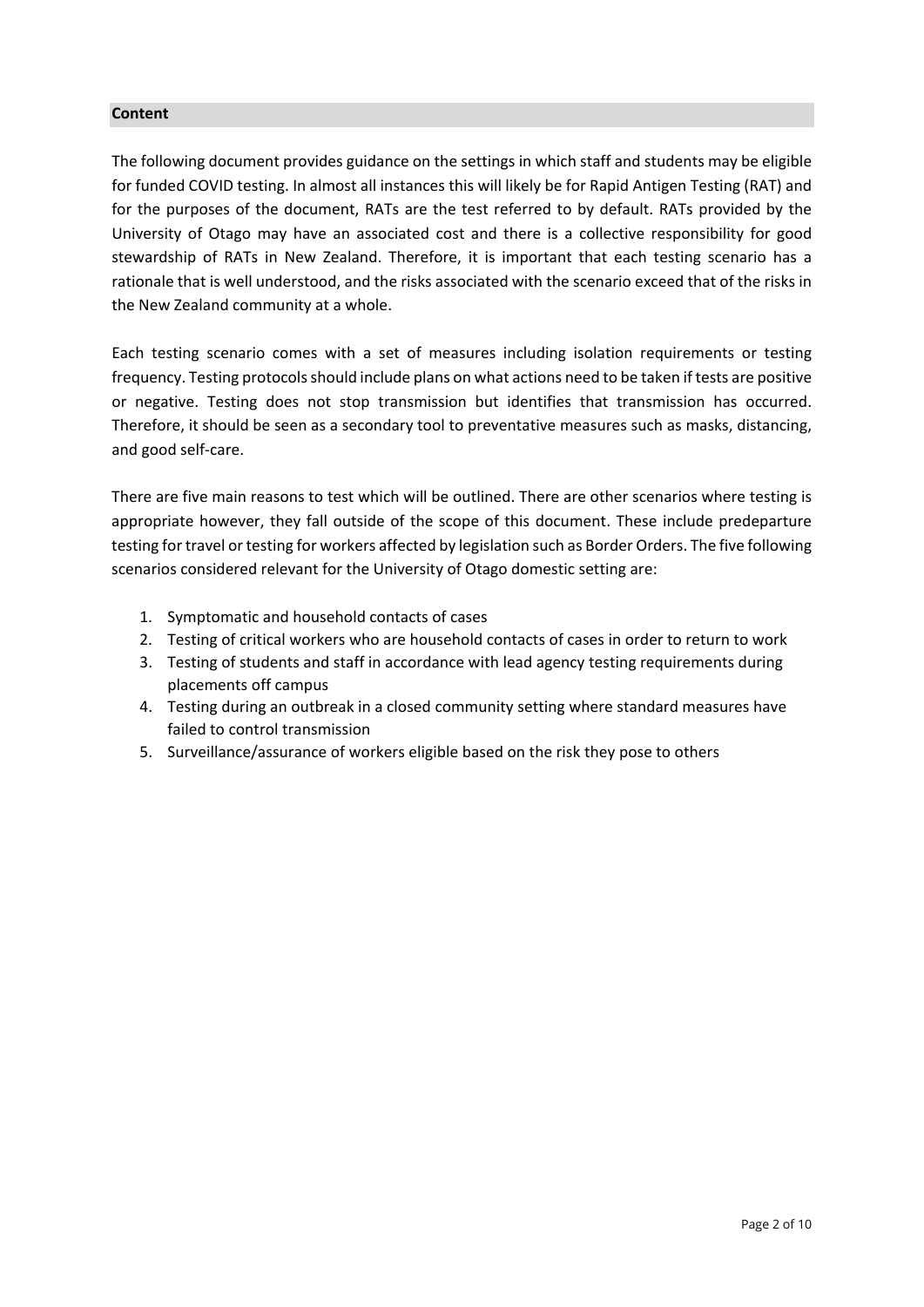## 1. **Testing of People who are symptomatic and household contacts**

#### (a) **Funding**

Provided by the Ministry of Health.

#### (b) **Eligibility Criteria**

If a person has symptoms that could be COVID, they and their household are eligible for RATs. In the college and Uniflat setting, household contacts are defined as students sharing a bedroom. They will be eligible for RATs as household contacts.

#### (c) **Availability**

RATs can be ordered online through My COVID [Record | Ministry of Health NZ.](https://mycovidrecord.health.nz/) The request will ask how many people are in the household and provide a package of tests for the entire household. Individuals will receive and order number and can collect from a local testing station. they can be accessed from these locations.

For colleges and Uniflats, RATs are available through the university. RATs are supplied to the University H&S Office for distribution to Colleges and Uniflats for testing. The colleges/Uniflats provide the tests and record the issuing of the test in StarRez. Reports are generated from StarRez of RATs issued and returned to H&S for documenting in the national Eclaire system.

#### (d) **Actions taken if positive**

The RAT result is uploaded onto My COVID Record. If the result is positive, information will be sought for contact details of household contacts. It is important for the person with COVID to advise their household contacts as soon as possible so that they can isolate in case there are delays in being contacted by MOH.

Staff and Students who have COVID are also asked to phone AskOtago for a screening of health and welfare needs and referral to appropriate services. Queries from Māori students or staff can be directed to the Māori Centre, and from Pacific students or staff can be directed to the Pacific Islands Centre, as appropriate.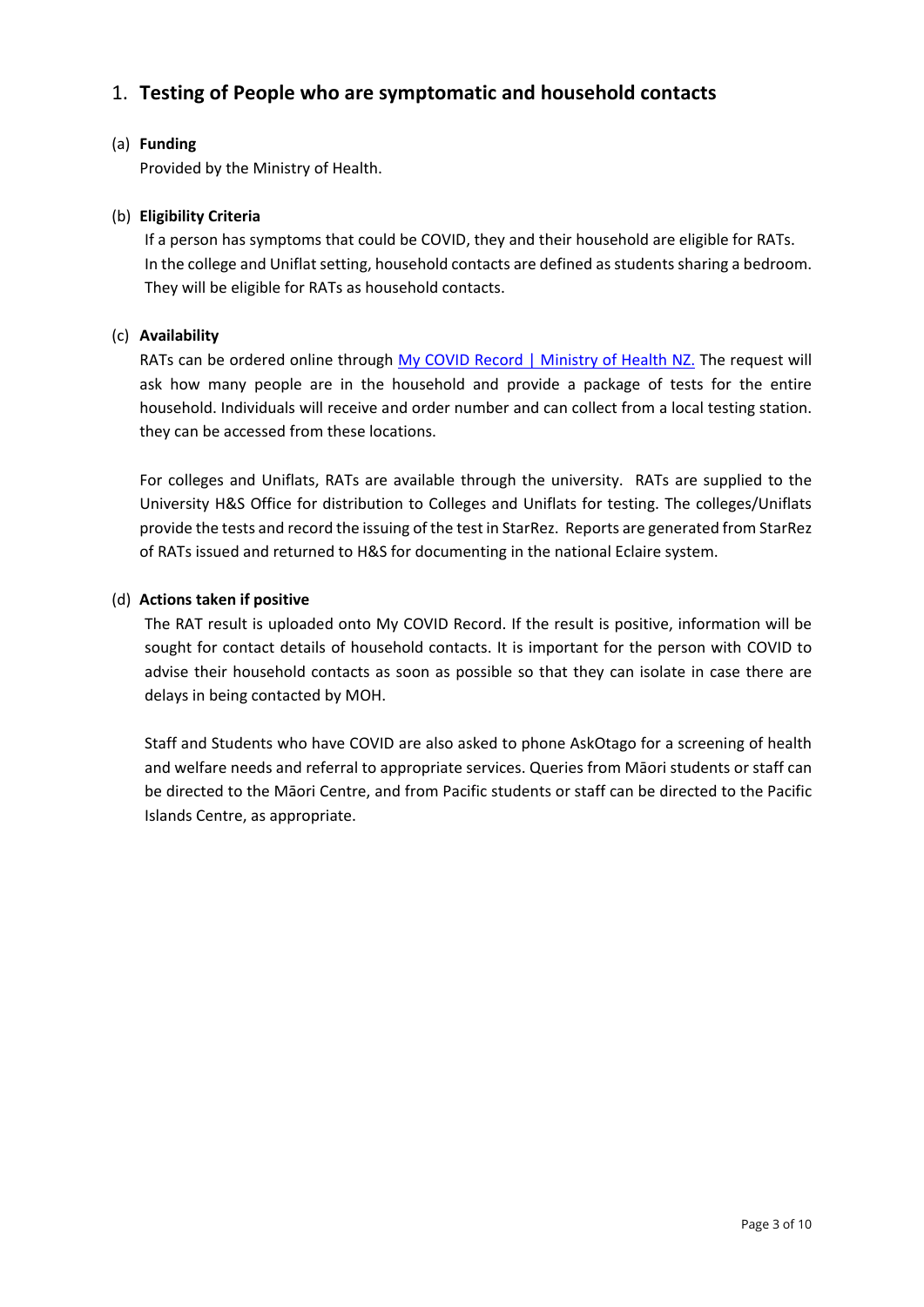## **2. Testing of critical workers who are household contacts of cases in order to return to work**

(a) **Funding** Provided by Ministry of Health

#### (b) **Eligibility Criteria**

Workers recognised as critical workers under Ministry of Health Critical Worker Exemption Scheme.

Critical workers are staff that work in or support one of the critical services delivered by the University. These services fit into the following categories:

- food production and its supply chain
- human and animal health and welfare
- key public services like health and emergency services
- social welfare
- lifeline utilities such as power and water supplies
- transport
- critical financial services
- news media
- social welfare

This category applies to workers who are living in a household with someone who has COVID. Under normal conditions, the critical worker is required to isolate due to being a household contact. But if they have a job that is critical to life and infrastructure, they may need to go into the workplace to complete critical tasks.

Critical workers should seek approval from their Head of Department or Director prior to coming back on site. Having household contacts on site does present a risk as rapid antigen tests are not 100% accurate. As such, other business continuity approaches should be explored prior to utilising the close contact exemption scheme.

In order to be eligible under this category there are conditions that must be met by the worker:

- i. They are recognised as a critical worker
- ii. They test negative on RAT and are asymptomatic at the start of their shift
- iii. When they complete their shift, they are required to return to isolation
- iv. They undertake the following precautions while on shift:
	- Use a mask at all times (including wearing a mask before entry to the workplace, and changing as needed during the day)
	- Anyone working in the same space must also wear a mask
	- Travel solo or with a household member, to, from and around work or between jobs.
	- Eat alone in a well-ventilated space, outdoors where possible
	- Use a dedicated bathroom (if this is not possible, no others should be present in the bathroom while the worker is using it)
	- ensure that if symptoms develop at any stage they follow the public advice for close contacts with symptoms at: [Actions for contacts\(external link\)](https://www.health.govt.nz/covid-19-novel-coronavirus/covid-19-health-advice-public/covid-19-information-close-contacts)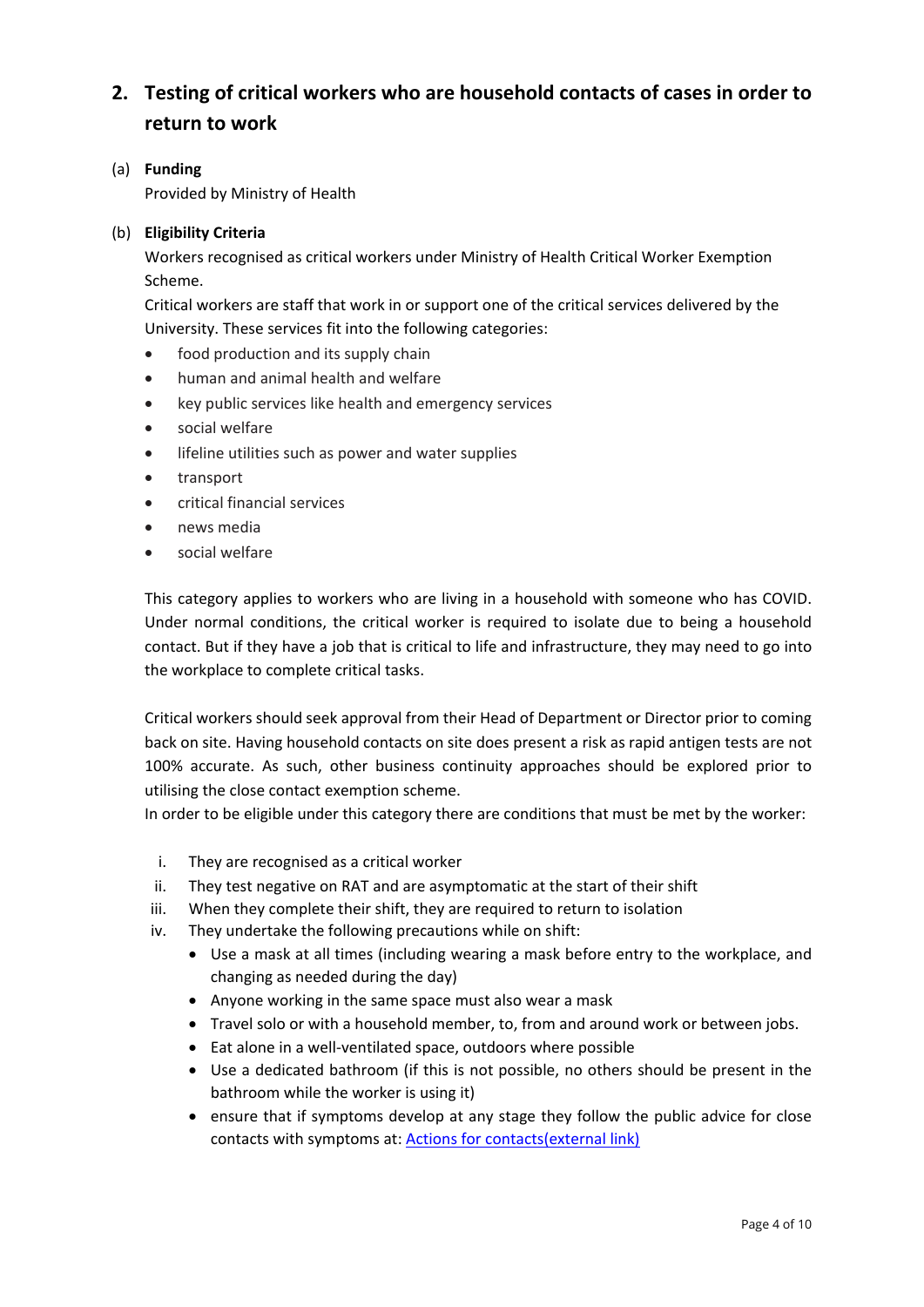More information on this scheme and workplace responsibilities are available here Testing and [isolation requirements for businesses during Omicron — business.govt.nz](https://www.business.govt.nz/covid-19/close-contact-exemption-scheme#e-29078)

#### (c) **Availability**

If you are a critical worker, you are able to order RATs through participating collection centres, at the following link: <https://ncts.force.com/ratorder/s/> The University's Critical Services Register unique identifier is: AOGCSR-5463

As supplies allow, the University will also be issuing boxes of 5 RATs to critical workers so that you have supplies on hand to begin your testing if required.

[https://www.healthpoint.co.nz/COVID-19/?COVIDTesting=rats](https://www.healthpoint.co.nz/covid-19/?covidTesting=rats)

#### (d) **Actions taken if positive**

The RAT result is uploaded onto My COVID Record. If the result is positive, information will be sought for contact details of household contacts. It is important for the person with COVID to advise their household contacts as soon as possible so that they can isolate in case there are delays in being contacted by MOH. You will not be able to return to work under the exemption system if you test positive, and you must isolate for 7 days.

Staff and Students who have COVID are also asked to phone AskOtago for a screening of health and welfare needs and referral to appropriate services. Queries from Māori students or staff can be directed to the Māori Centre, and from Pacific students or staff can be directed to the Pacific Islands Centre, as appropriate.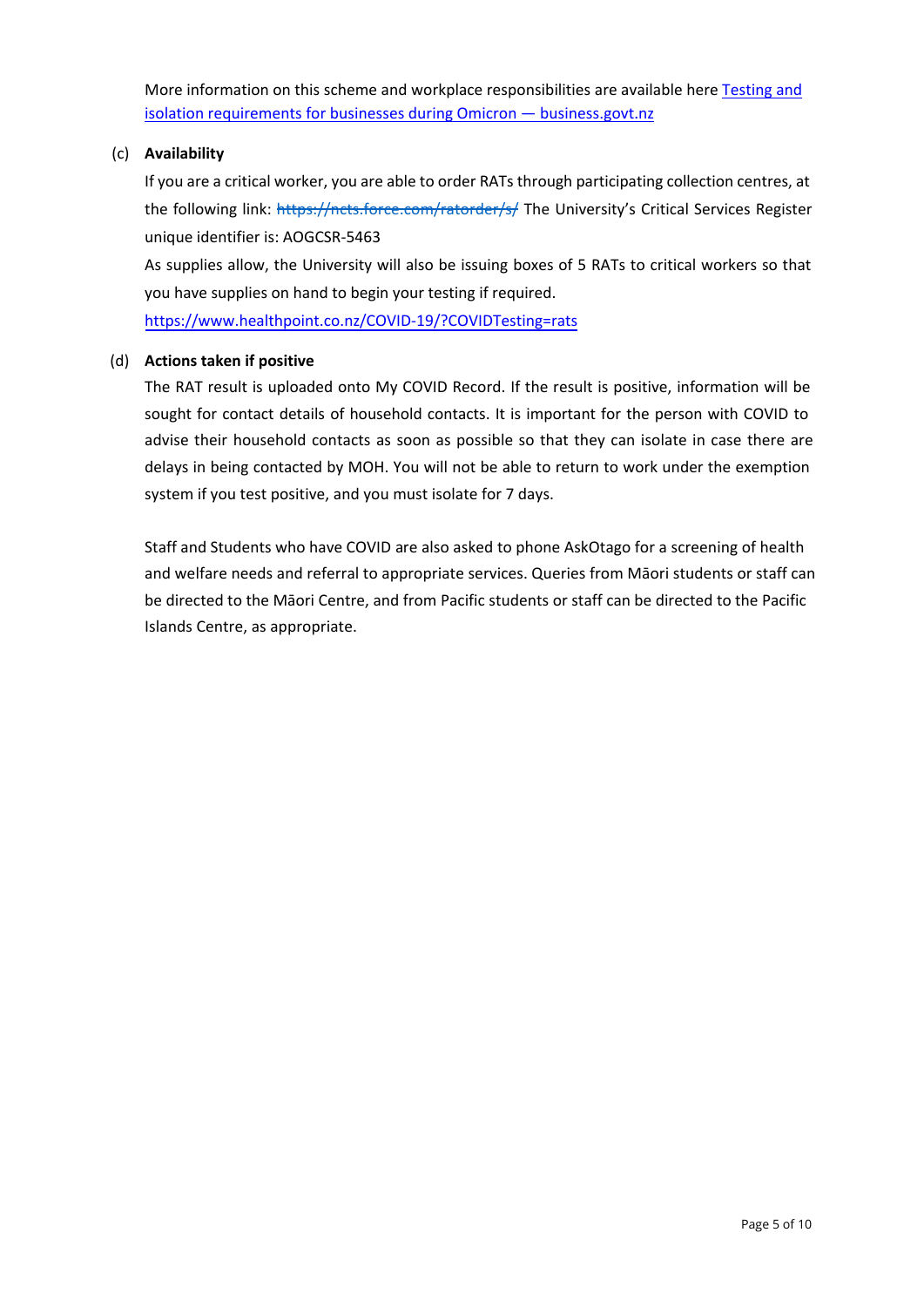## **3. Testing of students and staff in accordance with lead agency testing requirements during placements off campus**

#### **Context**

Some organisations that the University of Otago works closely with may have unique circumstances that require them to undertake surveillance testing in addition to routine testing. Organisations likely to have these requirements include those working directly with COVID cases such as healthcare facilities and emergency services, those working directly with vulnerable populations or non-critical businesses that require surveillance testing for Health and Safety at Work obligations (e.g. health services and education services).

#### (a) **Funding**

To be determined with the supervisor or placement arranger. Depending on the type of organisation, some testing may be funded by MOH, or in other circumstances they are funded by the organisation. If the organisation is considered non-critical and has introduced their own surveillance testing protocols, the lead agency can be assumed to be responsible for funding and provision of RATs unless negotiated otherwise with the University of Otago.

#### (b) **Eligibility Criteria**

The testing eligibility and protocols are outlined by the lead agency responsible for the work site. As there are multiple scenarios for placements, departments will identify the placements where RAT tests are required.

#### (c) **Availability**

Provision of RATs is to be negotiated with the lead agency. For placements, the coordinator will liaise with the lead agency to determine who will be responsible for RAT provision. If the University of Otago is providing RATs via the placement organiser, then RATs are available for ordering through the supply chain process. All requests for University of Otago provided RATs should to be submitted by either the Purchasing Request [Smart Form](https://otago.custhelp.com/app/forms/finance) or department's local request system. Packs of 5 or 20 are available, please enter 'PPE Store' as the supplier. RATs should be charged to the requesters Cost Centre, using the C97 Activity Code and 2421 Dissection Code.

#### (d) **Actions taken if positive**

The RAT result is uploaded onto My COVID Record. If the result is positive, information will be sought for contact details of household contacts. It is important for the person with COVID to advise their household contacts as soon as possible so that they can isolate in case there are delays in being contacted by MOH.

Staff and Students who have COVID are also asked to phone AskOtago for a screening of health and welfare needs and referral to appropriate services. Queries from Māori students or staff can be directed to the Māori Centre, and from Pacific students or staff can be directed to the Pacific Islands Centre, as appropriate.

People tested under this category are also responsible for advising the worksite that they are undertaking the testing and reporting of results as according to their protocols.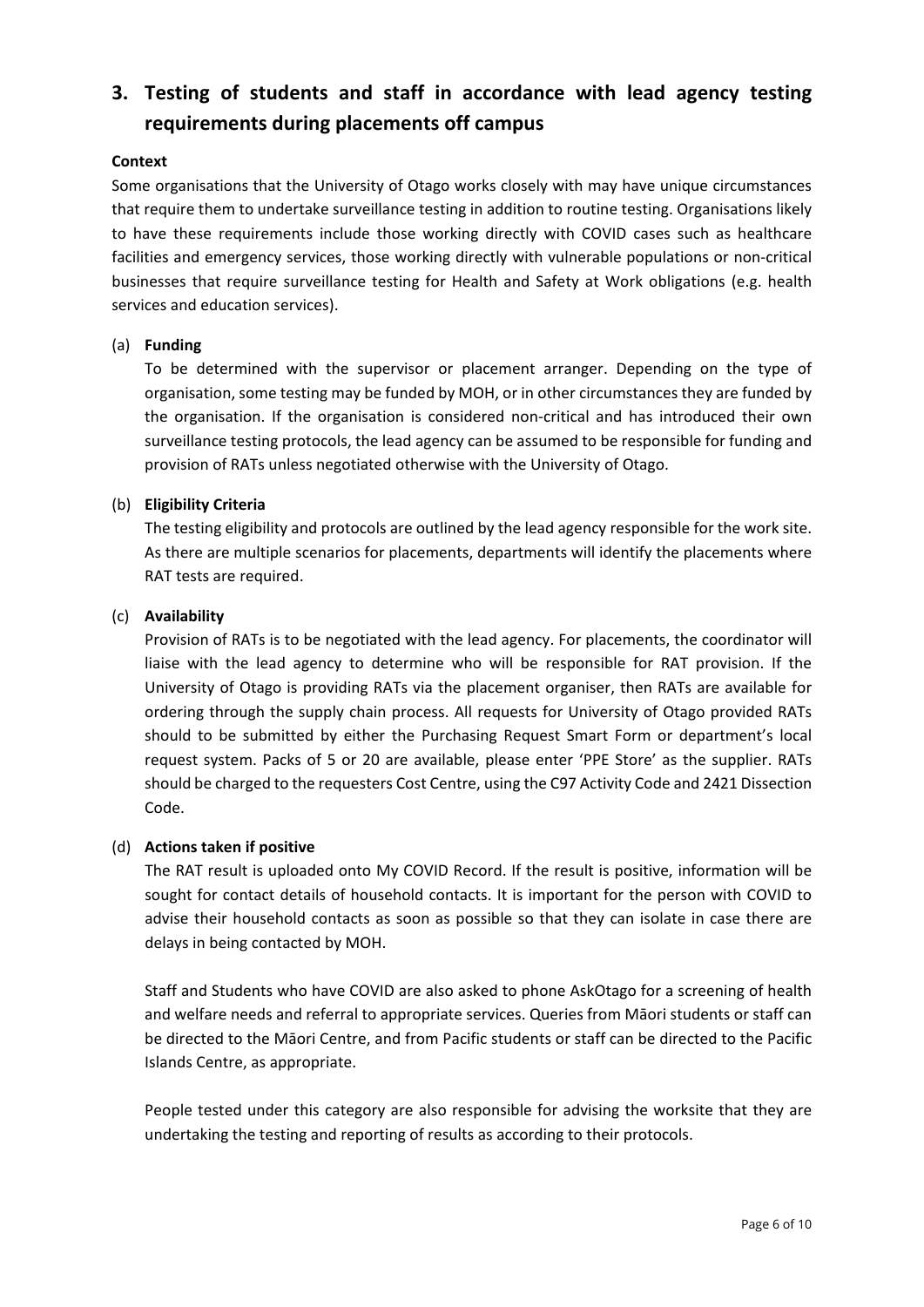## **4. Testing during an outbreak in a college or closed community setting where standard measures have failed to control transmission**

(a) **Funding**

University of Otago

#### (b) **Eligibility Criteria**

As determined by the Director of Health, Safety and Wellbeing. Examples include, but are not limited to:

- An outbreak in a particular college location or in a closed setting where staff or students who have COVID cannot adequately separate from others, for example where cases and contacts are sharing bathroom or eating facilities.
- An outbreak that triggers the use of this protocol must meet the following criteria:
	- The definition of the close community is one where the cases and close contacts are having to share the same bathroom or eating facilities and cases cannot truly self-isolate
	- $\circ$  Within the closed community there are at least three cases AND at least 10% of the closed community is infected at the same time.
	- o Standard precautions taken have not been effective at controlling transmission

Outbreak measures

- Reclassify the entire affected closed community as household contacts and arrange for RAT testing.
- Document an infection control plan to reduce/limit the potential for spread. This will be designed by H&S in conjunction with the applicable department.
- Daily RAT testing of all people classified as household contacts for a period of 10 days or until new case numbers reduce.

#### (c) **Availability**

RATs are available for ordering from supply chain by the department where the above criteria have been met. Assistance can be sought from the H&S office as required. All requests for University of Otago provided RATs should to be submitted by either the Purchasing Request [Smart Form](https://otago.custhelp.com/app/forms/finance) or department's local request system. Packs of 5 or 20 are available, please enter 'PPE Store' as the supplier. RATs should be charged to the requesters Cost Centre, using the C97 Activity Code and 2421 Dissection Code.

#### (d) **Actions taken if positive**

The RAT result is uploaded onto My COVID Record. If the result is positive, information will be sought for contact details of household contacts. It is important for the person with COVID to advise their household contacts as soon as possible so that they can isolate in case there are delays in being contacted by MOH.

Staff and Students who have COVID are also asked to phone AskOtago for a screening of health and welfare needs and referral to appropriate services. Queries from Māori students or staff can be directed to the Māori Centre, and from Pacific students or staff can be directed to the Pacific Islands Centre, as appropriate.

In this setting new cases are to be reported to the site coordinator responsible for implementing the infection control plan.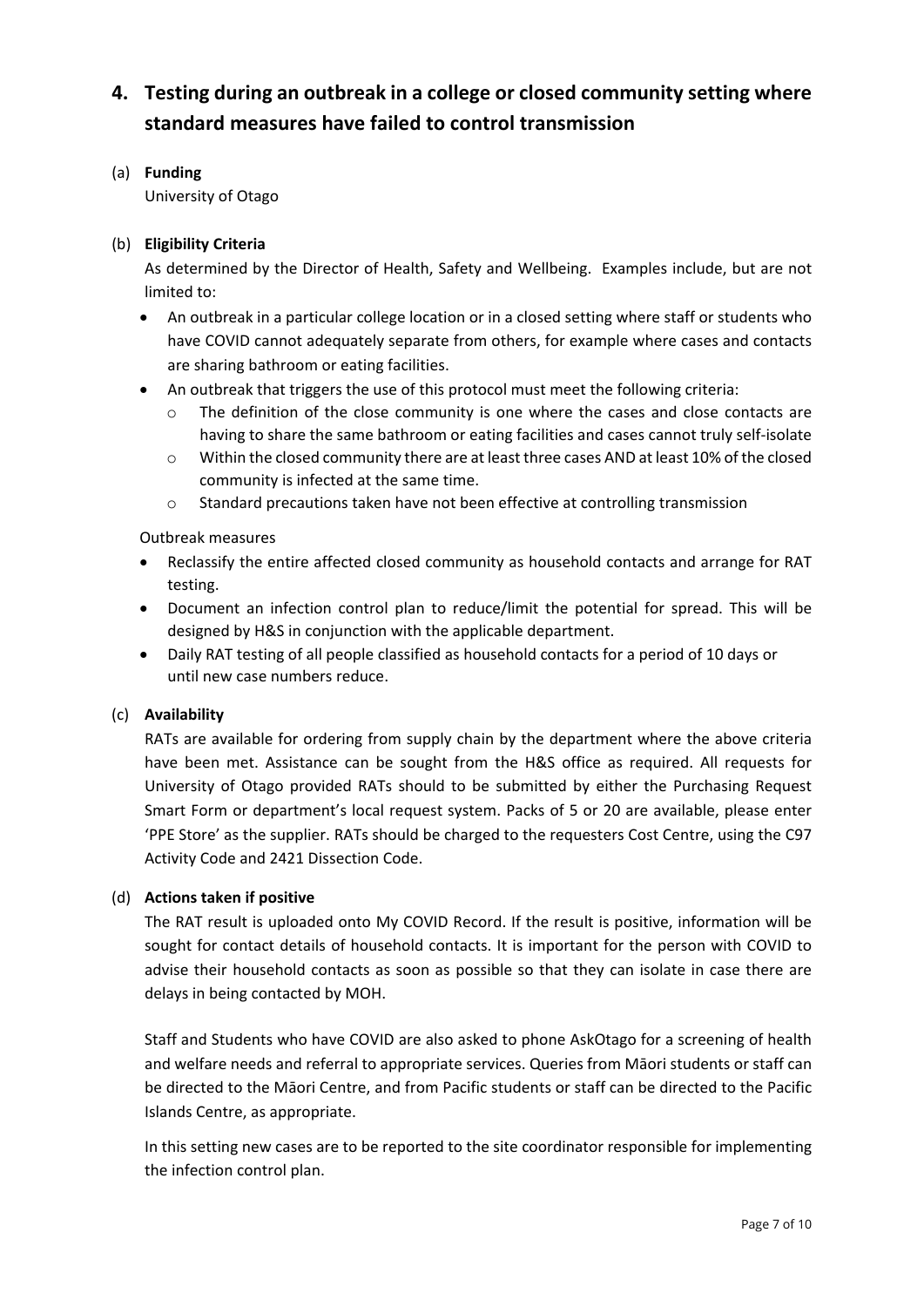# **5. Surveillance/Assurance testing of workers eligible based on the risk they pose to vulnerable populations or where staff are in contact with significant numbers of workers**

#### **Context**

There are three categories that warrant surveillance testing under this scenario: those at risk of superspreading COVID, those posing a risk to vulnerable people, and those posing a risk to business continuity of critical workforces.

#### (a) **Funding**

University of Otago

#### (b) **Eligibility**

- i. If a department, workplace or worker is regularly undertaking a task that requires them to undertake high risk close contact with more than 10 people on a daily basis and there a reasons why preventative measures can't be taken to ensure the contact is not high risk.
	- High risk close contact includes masks off, for a period of more than 60 minutes in a small, closed space within 2 metres. It may include eating and drinking OR sharing the same small room for more than 8 hours.
- ii. Alternatively, if a department or staff and students are undertaking a work related activity that requires them to have regular close contact (more than 15 minutes at 2 metres) with people who are vulnerable (see [https://COVID19.govt.nz/prepare-and-stay-safe/about-](https://covid19.govt.nz/prepare-and-stay-safe/about-covid-19/people-at-higher-risk-of-severe-illness-from-covid-19/)[COVID-19/people-at-higher-risk-of-severe-illness-from-COVID-19/\)](https://covid19.govt.nz/prepare-and-stay-safe/about-covid-19/people-at-higher-risk-of-severe-illness-from-covid-19/) and there is not practical means to avoid that contact.
- iii. If there are critical workforces that are unable to bubble or cohort due to numbers, they have regular high risk close contact with each other, or they have had to collapse their bubbles due to COVID infection, and a single case would expose more than 60% of the total workforce to close contact (for example PSD Trades services staff).
- iv. Where activities are occurring in an austere environment or people are undertaking activities that put them at high risk of severe COVID outcomes. Examples include fieldwork or diving/boat operations.

#### **(c) Availability**

An application can be made to the Director of Health and Safety for access to funded surveillance/assurance testing. If approved, then they can be ordered through the procurement supply chain. All requests for University of Otago provided RATs should to be submitted by either the Purchasing Request [Smart Form](https://otago.custhelp.com/app/forms/finance) or department's local request system. Packs of 5 or 20 are available, please enter 'PPE Store' as the supplier. RATs should be charged to the requesters Cost Centre, using the C97 Activity Code and 2421 Dissection Code.

For those staff and students on surveillance testing protocols, testing is every 72 hours until the high-risk activities cease. In some situations, in consultation with H&S, there is the option of testing daily (e.g. for pastoral care) however, the minimum testing regime is every 72 hours.

#### **(d) Actions taken if positive**

The RAT result is uploaded onto My COVID Record. If the result is positive, information will be sought for contact details of household contacts. It is important for the person with COVID to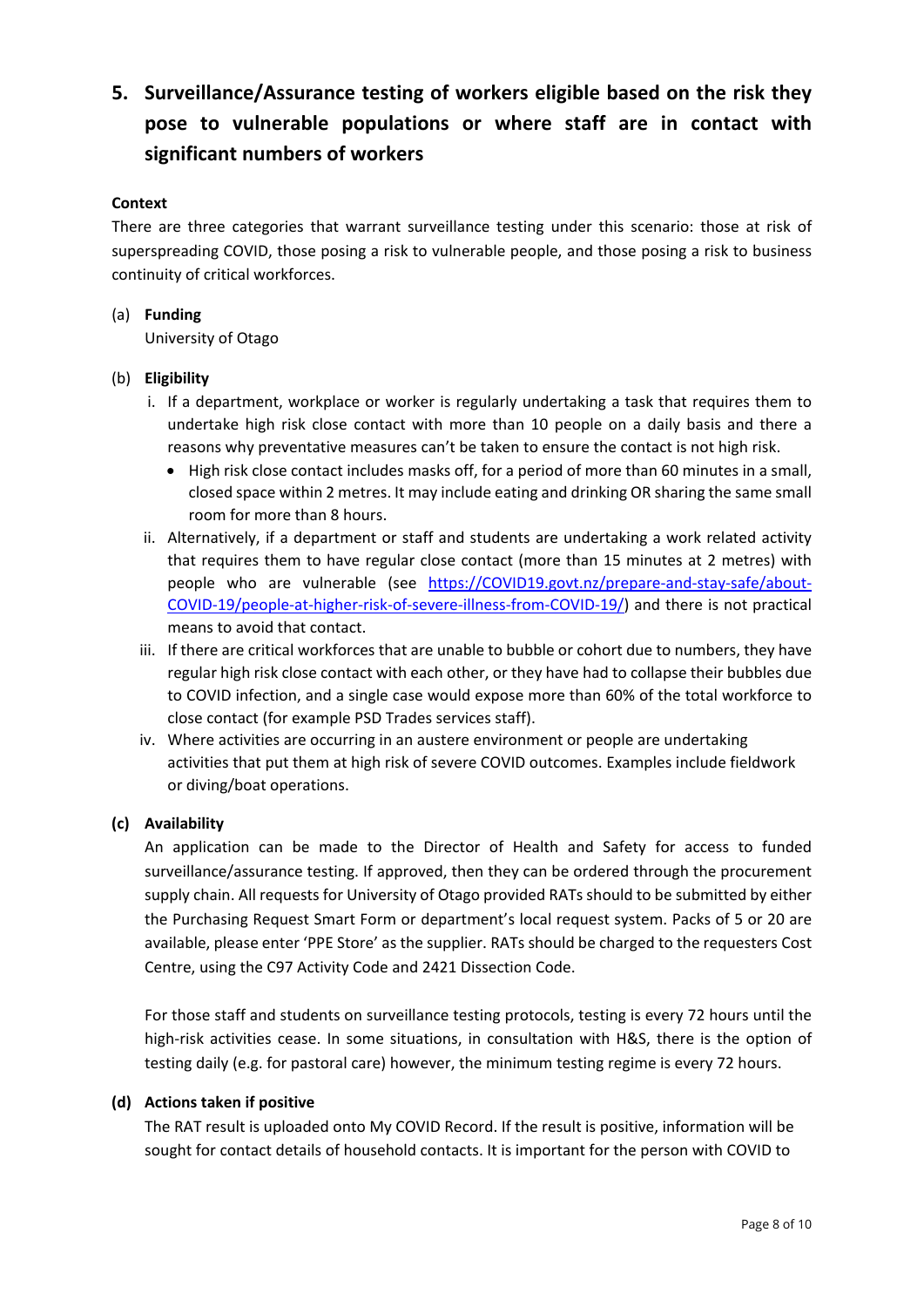advise their household contacts as soon as possible so that they can isolate in case there are delays in being contacted by MOH.

Staff and Students who have COVID are also asked to phone AskOtago for a screening of health and welfare needs and referral to appropriate services. Queries from Māori students or staff can be directed to the Māori Centre, and from Pacific students or staff can be directed to the Pacific Islands Centre, as appropriate.

#### **Testing after confirmation of infection**

#### TENTATIVE GUIDANCE PENDING MINISTRY OF HEALTH DIRECTION

Once someone has had a positive test, they are not required to have any further tests once they complete their isolation period as specified by the Ministry of Health. They are classified as recovered and able to return to work. There may be some critical workforces that undertaken testing to return to work early, but this is only in exceptional circumstances.

Pending Ministry of Health guidance, once staff and students have been classified as recovered, they are not required to undergo University of Otago surveillance/assurance testing until **90 days** after recovery. They can be assured that they pose a low risk of getting infected or passing on their recent infection to others during this time so long as good precautions remain in place.

If during the **90 days**, recovered staff or students develop symptoms, they are to get tested and isolate.

#### **Contact for further information about this Policy**

If you have any queries regarding the content of this protocol or need further clarification, contact Andrea McMillan, Director, Health, Safety and Wellbeing on [hsa@otago.ac.nz](mailto:hsa@otago.ac.nz)

#### **Keywords [For use in policy metadata]**

- *COVID*
- *RAT*
- *Rapid Antigen Test*
- *Testing*
- *Health*